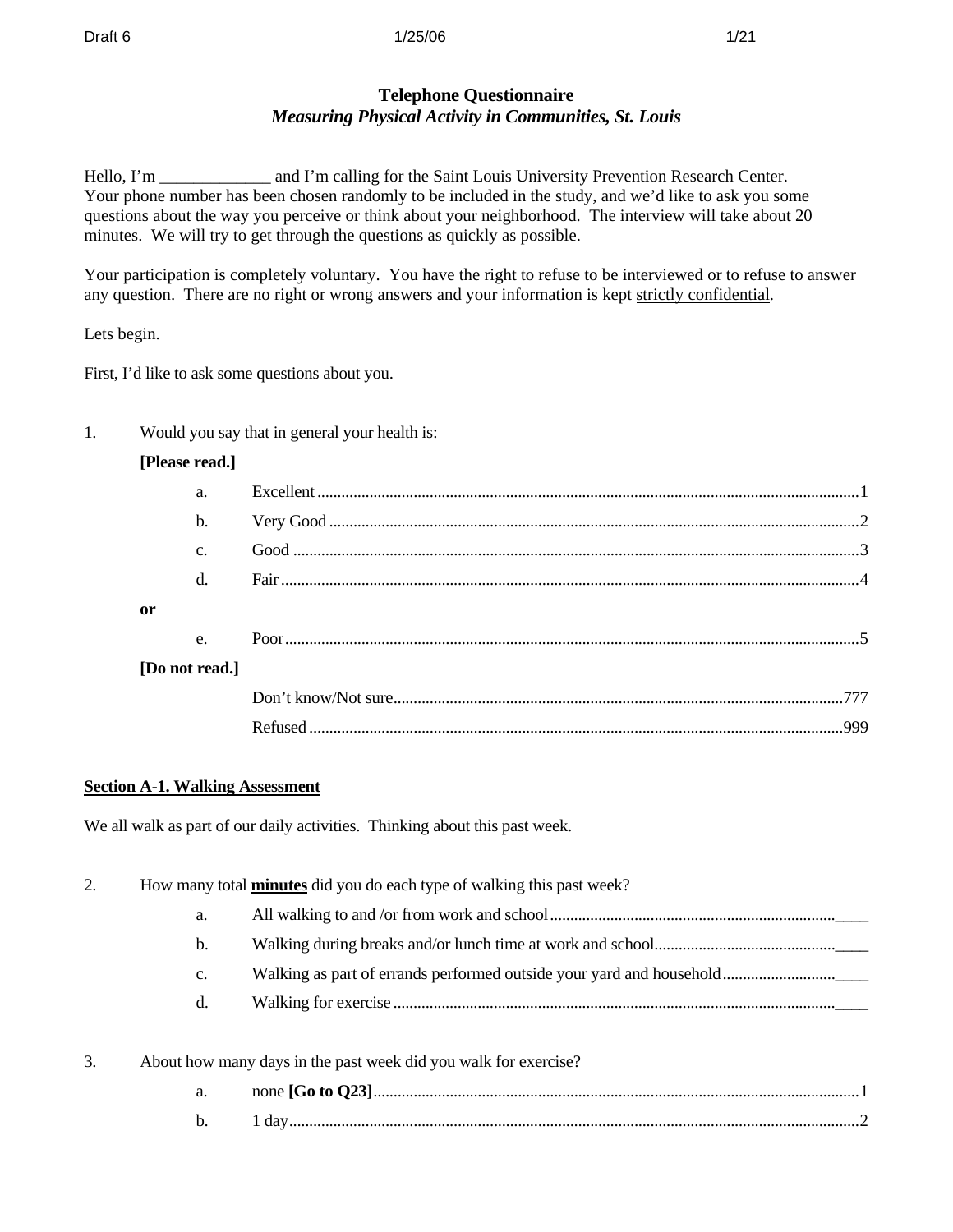|    | c.                     |                                                                                    |  |
|----|------------------------|------------------------------------------------------------------------------------|--|
|    | d.                     |                                                                                    |  |
|    | e.                     |                                                                                    |  |
|    | f.                     |                                                                                    |  |
|    | g                      |                                                                                    |  |
|    | h.                     |                                                                                    |  |
|    | [Do not read]          |                                                                                    |  |
|    |                        |                                                                                    |  |
|    |                        |                                                                                    |  |
| 4. |                        | About how many minutes did you walk for exercise each time in the past week?       |  |
|    | a.                     |                                                                                    |  |
|    | $\mathbf{b}$ .         |                                                                                    |  |
|    | $C_{\bullet}$          |                                                                                    |  |
|    | d.                     |                                                                                    |  |
|    | e.                     |                                                                                    |  |
|    | f.                     |                                                                                    |  |
|    | g.                     |                                                                                    |  |
|    | h.                     |                                                                                    |  |
|    | [Do not read]          |                                                                                    |  |
|    |                        |                                                                                    |  |
|    |                        |                                                                                    |  |
| 5. |                        | What is the total number of minutes in the past week that you walked for exercise? |  |
|    | a.                     |                                                                                    |  |
|    | b.                     |                                                                                    |  |
|    | c.                     |                                                                                    |  |
|    | d.                     |                                                                                    |  |
|    | e.                     |                                                                                    |  |
|    | f.                     |                                                                                    |  |
|    | g.                     |                                                                                    |  |
|    | h.                     |                                                                                    |  |
|    | i.                     |                                                                                    |  |
| 6. |                        | Where do you usually walk most of the time?                                        |  |
|    | [Read only as prompts] |                                                                                    |  |
|    | a.                     |                                                                                    |  |
|    | b.                     |                                                                                    |  |
|    |                        |                                                                                    |  |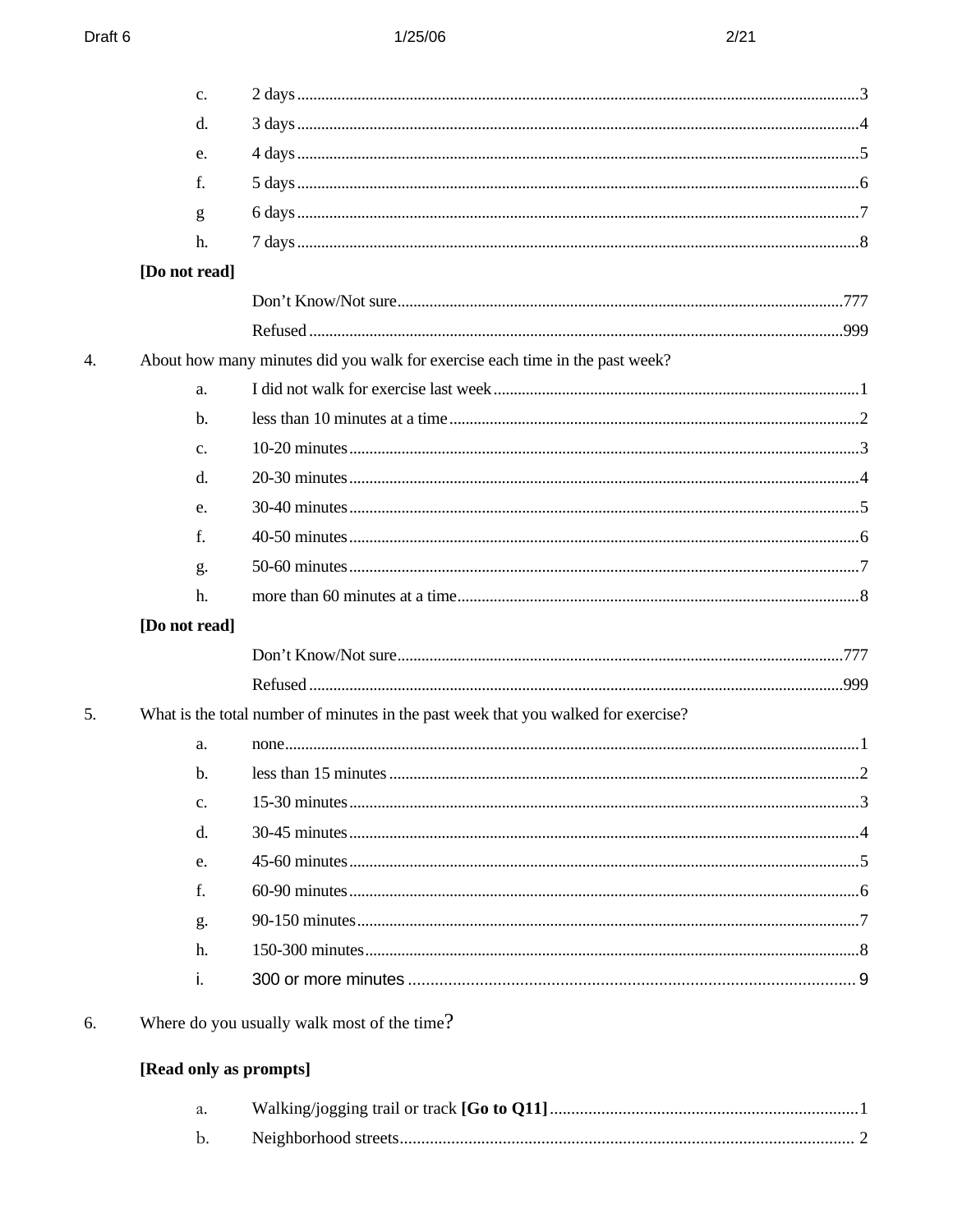|     | c.                     |                                                                                                           |  |
|-----|------------------------|-----------------------------------------------------------------------------------------------------------|--|
|     | d.                     |                                                                                                           |  |
|     | e.                     |                                                                                                           |  |
|     | f.                     |                                                                                                           |  |
|     | g.                     |                                                                                                           |  |
|     | h.                     |                                                                                                           |  |
| 7.  |                        | Is there any other place that you walk?                                                                   |  |
|     | [Read only as prompts] |                                                                                                           |  |
|     | a.                     |                                                                                                           |  |
|     | b.                     |                                                                                                           |  |
|     | $\mathbf{C}$ .         |                                                                                                           |  |
|     | d.                     |                                                                                                           |  |
|     | e.                     |                                                                                                           |  |
|     | f.                     |                                                                                                           |  |
|     | g.                     |                                                                                                           |  |
|     | h.                     |                                                                                                           |  |
| 8.  |                        | Are there any walking trails, tracks or paths in your area not including state parks or national forests? |  |
|     | a.                     |                                                                                                           |  |
|     | $b$ .                  |                                                                                                           |  |
|     | [Do not read]          |                                                                                                           |  |
|     |                        |                                                                                                           |  |
|     |                        |                                                                                                           |  |
| 9.  |                        | Do you ever use the walking trail?                                                                        |  |
|     | a.                     |                                                                                                           |  |
|     | $\mathbf b$ .          |                                                                                                           |  |
|     | [Do not read]          |                                                                                                           |  |
|     |                        |                                                                                                           |  |
|     |                        |                                                                                                           |  |
| 10. |                        | Why don't you use the walking trail?                                                                      |  |
|     |                        |                                                                                                           |  |
|     | [Read only as prompts] |                                                                                                           |  |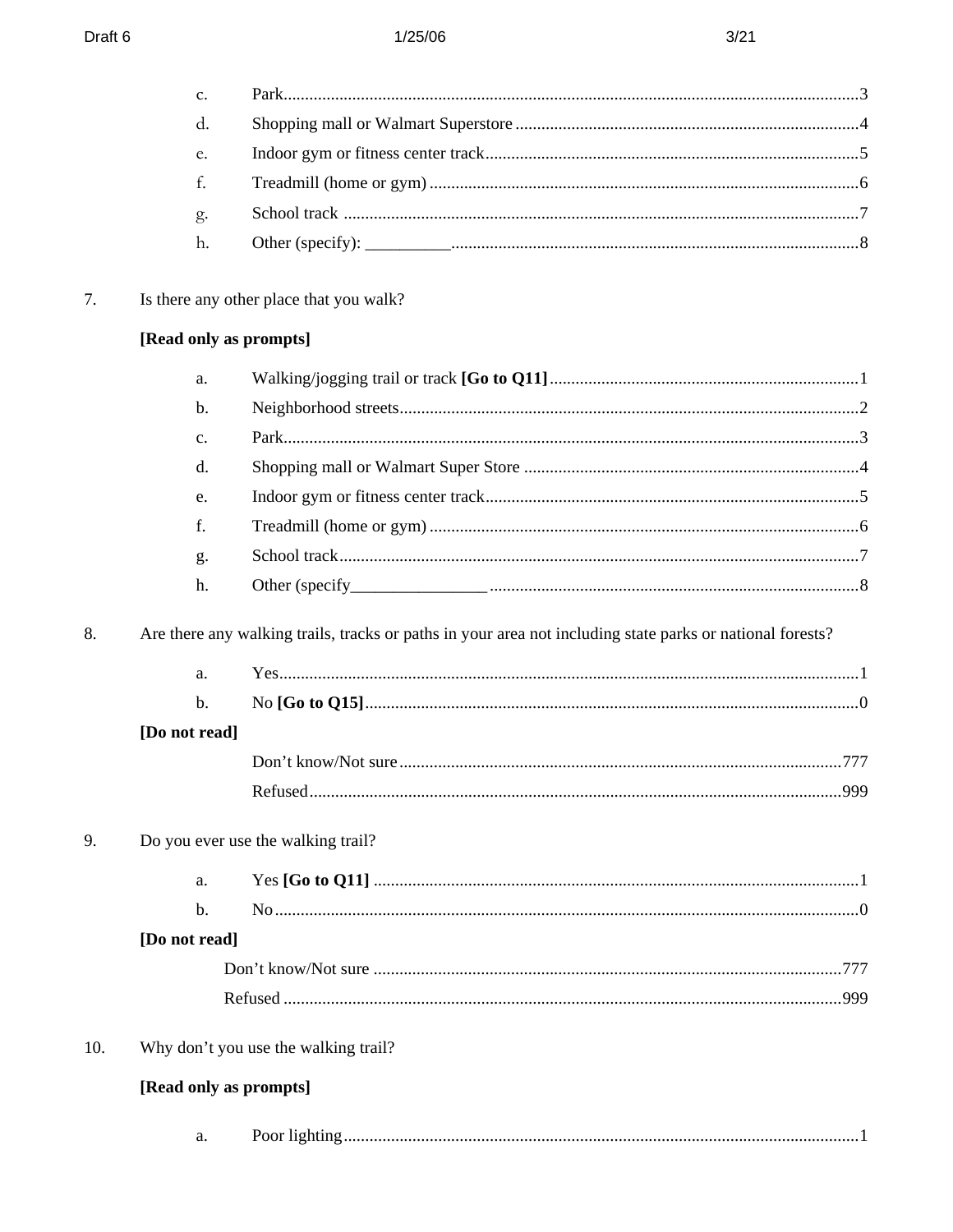| $b$ .          |  |
|----------------|--|
| $\mathbf{c}$ . |  |
| $\mathbf{d}$ . |  |
| $e_{i}$        |  |
| f.             |  |
| g.             |  |
| $\mathbf{i}$ . |  |
| j.             |  |
| $\mathbf{k}$ . |  |
| <sup>1</sup>   |  |
|                |  |

#### $11.$ How did you find out about the walking trail?

# [Please read as prompts]

| a.            |  |
|---------------|--|
| $\mathbf b$ . |  |
| c.            |  |
| d.            |  |
| e.            |  |
| f.            |  |
| ot read]      |  |

| [Do not read] |  |
|---------------|--|
|---------------|--|

#### How do you get to the trail? 12.

# [Read only as prompts]

|  | 13. Do you depend on someone else to take you to the trail? |
|--|-------------------------------------------------------------|
|  |                                                             |
|  |                                                             |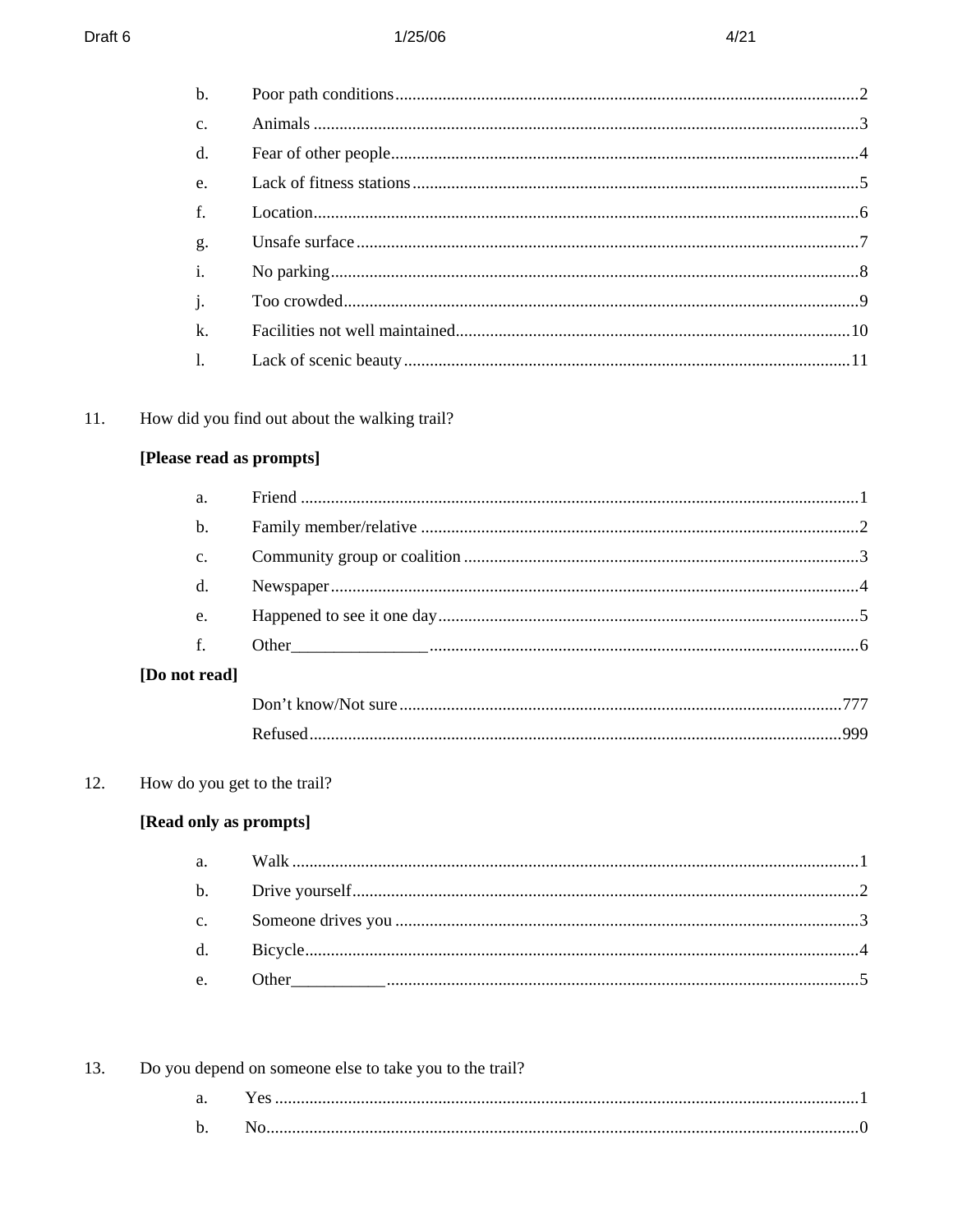|     | [Do not read]       |                                                                                                                                                                                                                                                                                                                                                                                                                                                                                                                                        |  |
|-----|---------------------|----------------------------------------------------------------------------------------------------------------------------------------------------------------------------------------------------------------------------------------------------------------------------------------------------------------------------------------------------------------------------------------------------------------------------------------------------------------------------------------------------------------------------------------|--|
|     |                     |                                                                                                                                                                                                                                                                                                                                                                                                                                                                                                                                        |  |
|     |                     |                                                                                                                                                                                                                                                                                                                                                                                                                                                                                                                                        |  |
| 14. |                     | How many miles do you travel to get to the trail?                                                                                                                                                                                                                                                                                                                                                                                                                                                                                      |  |
|     | a.                  |                                                                                                                                                                                                                                                                                                                                                                                                                                                                                                                                        |  |
|     | [Do not read]       |                                                                                                                                                                                                                                                                                                                                                                                                                                                                                                                                        |  |
|     |                     |                                                                                                                                                                                                                                                                                                                                                                                                                                                                                                                                        |  |
|     |                     |                                                                                                                                                                                                                                                                                                                                                                                                                                                                                                                                        |  |
|     |                     | [NOTE: For Questions 15 – 18, please use the following algorithm for "Insert response from 6":<br>IF Question $6 = 1$ THEN "walking or jogging trail"<br><b>ELSE IF Question 6 = 2 THEN "neighborhood streets"</b><br><b>ELSE IF Question <math>6 = 3</math> THEN "park"</b><br><b>ELSE IF Question <math>6 = 4</math> THEN "shopping mall"</b><br><b>ELSE IF Question <math>6 = 5</math> THEN "gym or fitness center track"</b><br><b>ELSE IF Question <math>6 = 6</math> THEN "treadmill"</b><br><b>ELSE</b> "place where you walk"] |  |
| 15. |                     | How often do you usually use the [Insert response from 6] for walking?                                                                                                                                                                                                                                                                                                                                                                                                                                                                 |  |
|     | a.                  |                                                                                                                                                                                                                                                                                                                                                                                                                                                                                                                                        |  |
|     | b.                  |                                                                                                                                                                                                                                                                                                                                                                                                                                                                                                                                        |  |
|     | $\mathbf{c}$ .      |                                                                                                                                                                                                                                                                                                                                                                                                                                                                                                                                        |  |
|     |                     |                                                                                                                                                                                                                                                                                                                                                                                                                                                                                                                                        |  |
|     |                     |                                                                                                                                                                                                                                                                                                                                                                                                                                                                                                                                        |  |
| 16. |                     | How safe do you feel while you are walking? Would you say:                                                                                                                                                                                                                                                                                                                                                                                                                                                                             |  |
|     | [Please read]<br>a. |                                                                                                                                                                                                                                                                                                                                                                                                                                                                                                                                        |  |
|     | b.                  |                                                                                                                                                                                                                                                                                                                                                                                                                                                                                                                                        |  |
|     | $\mathbf{c}$ .      |                                                                                                                                                                                                                                                                                                                                                                                                                                                                                                                                        |  |
|     | <b>or</b>           |                                                                                                                                                                                                                                                                                                                                                                                                                                                                                                                                        |  |
|     | d.                  |                                                                                                                                                                                                                                                                                                                                                                                                                                                                                                                                        |  |
|     | [Do not read]       |                                                                                                                                                                                                                                                                                                                                                                                                                                                                                                                                        |  |
|     |                     |                                                                                                                                                                                                                                                                                                                                                                                                                                                                                                                                        |  |
|     |                     |                                                                                                                                                                                                                                                                                                                                                                                                                                                                                                                                        |  |
|     |                     | [NOTE: For Question 17, please use the following algorithm for "Insert response from Q16":<br>IF Question $16 = 3$ THEN "only slightly safe"                                                                                                                                                                                                                                                                                                                                                                                           |  |
|     |                     | <b>ELSE IF Question 16= 4 THEN "not at all safe"</b> ]                                                                                                                                                                                                                                                                                                                                                                                                                                                                                 |  |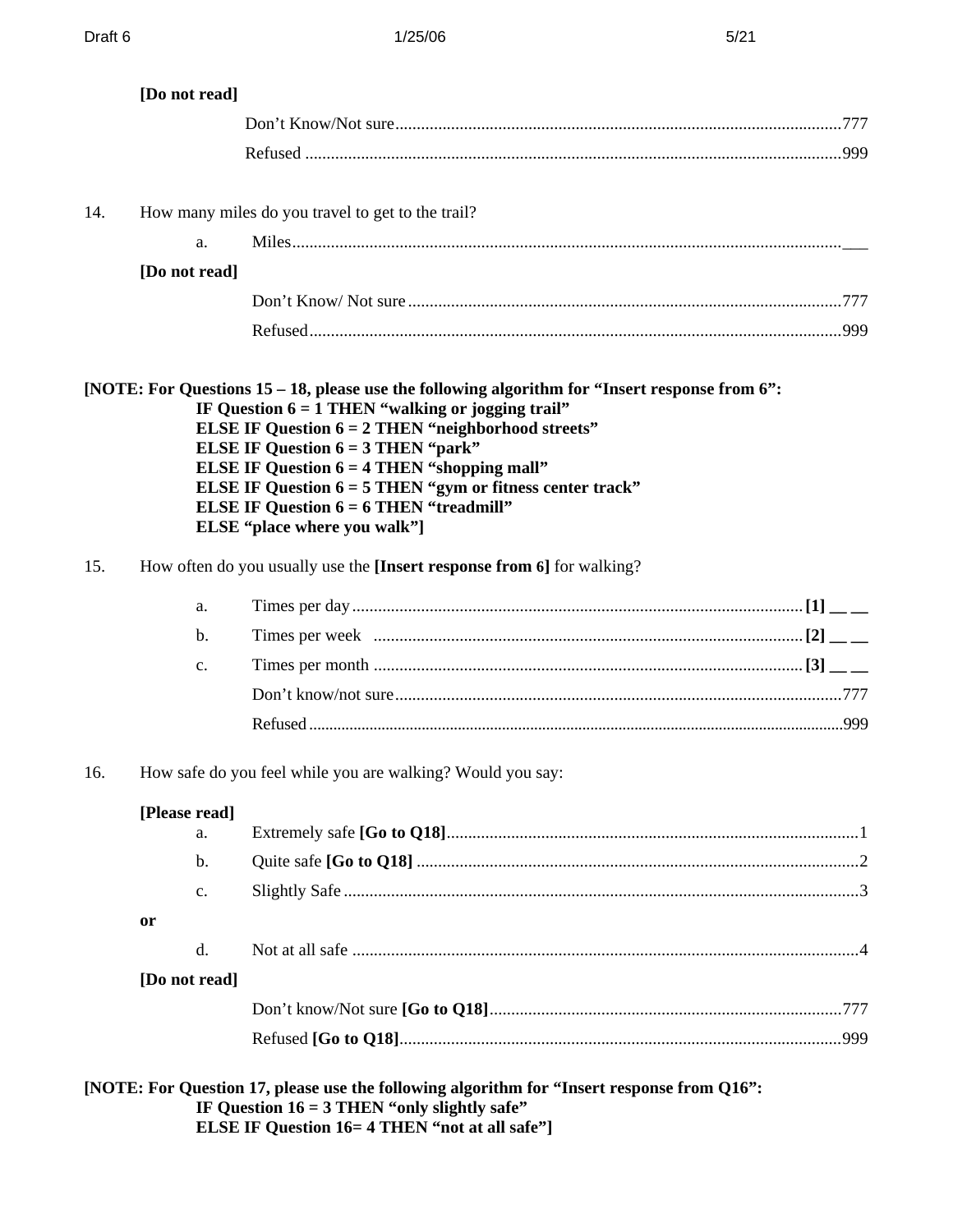| 17. |                        | Why do you feel [Insert response from Q16]?            |  |
|-----|------------------------|--------------------------------------------------------|--|
|     | [Read only as prompts] |                                                        |  |
|     | a.                     |                                                        |  |
|     | $\mathbf{b}$ .         |                                                        |  |
|     | c.                     |                                                        |  |
|     | d.                     |                                                        |  |
|     | e.                     |                                                        |  |
|     | [Do not read]          |                                                        |  |
|     |                        |                                                        |  |
|     |                        |                                                        |  |
| 18. |                        | What do you like most about the place where you walk?  |  |
|     |                        | [Read only as prompts.]                                |  |
|     | a.                     |                                                        |  |
|     | b.                     |                                                        |  |
|     | c.                     |                                                        |  |
|     | d.                     |                                                        |  |
|     | e.<br>f.               |                                                        |  |
|     |                        |                                                        |  |
|     | g.                     |                                                        |  |
|     | h.                     |                                                        |  |
|     | 1.                     |                                                        |  |
|     | 1.                     |                                                        |  |
|     | k.<br>1.               |                                                        |  |
|     | [Do not read]          |                                                        |  |
|     |                        |                                                        |  |
|     |                        |                                                        |  |
|     |                        |                                                        |  |
| 19. |                        | What do you like least about the place where you walk? |  |
|     | a.                     | [Read only as prompts.]                                |  |
|     | $\mathbf{b}$ .         |                                                        |  |
|     | c.                     |                                                        |  |
|     | d.                     |                                                        |  |
|     |                        |                                                        |  |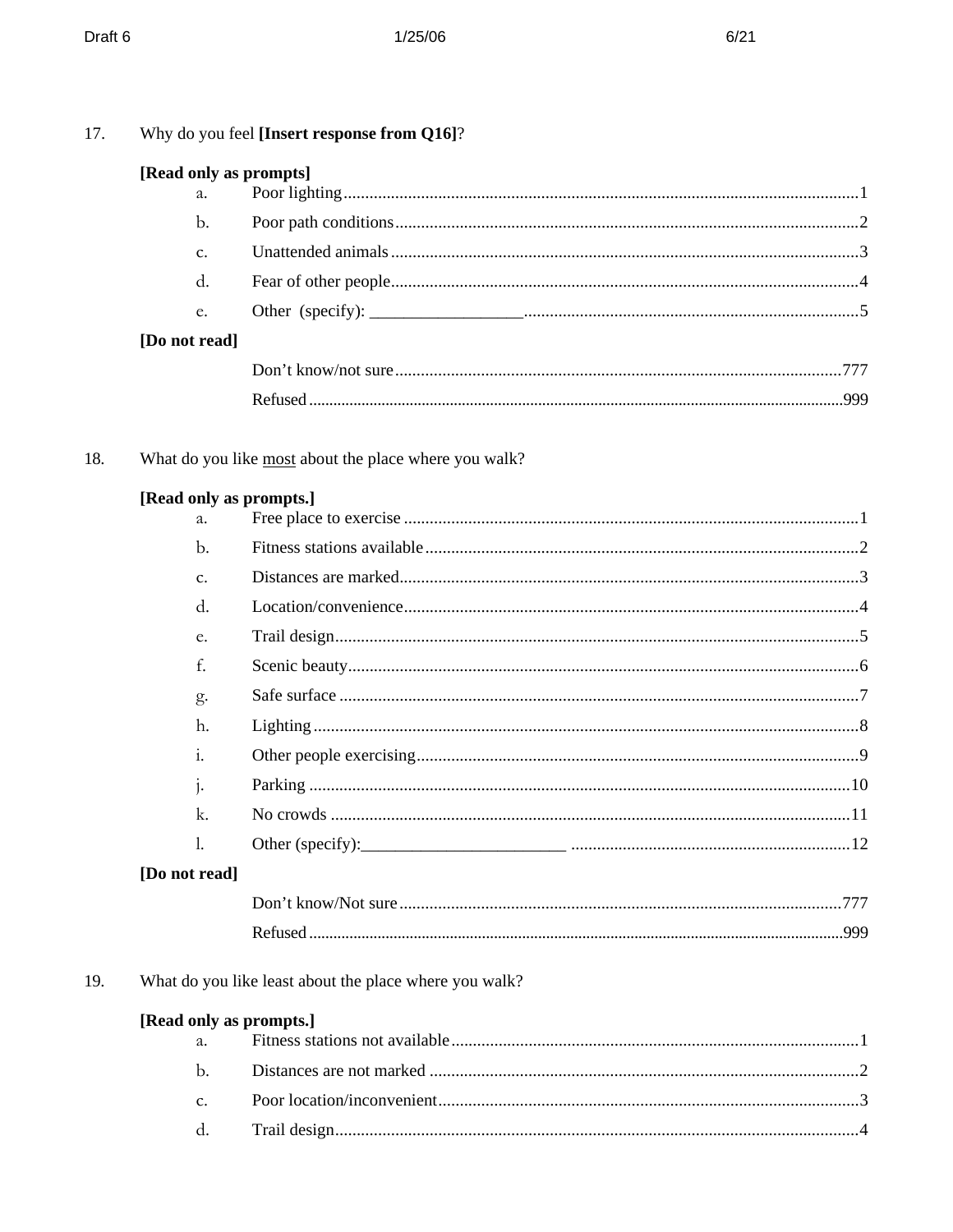|     | e.                     |                                                                            |  |
|-----|------------------------|----------------------------------------------------------------------------|--|
|     | f.                     |                                                                            |  |
|     | g.                     |                                                                            |  |
|     | h.                     |                                                                            |  |
|     | $\mathbf{i}$ .         |                                                                            |  |
|     | $1 -$                  |                                                                            |  |
|     | k.                     |                                                                            |  |
|     | 1.                     |                                                                            |  |
|     | m.                     |                                                                            |  |
|     | n.                     |                                                                            |  |
|     | О.                     |                                                                            |  |
|     | p.                     |                                                                            |  |
|     | [Do not read]          |                                                                            |  |
|     |                        |                                                                            |  |
|     |                        |                                                                            |  |
|     | b.                     | [Do not read]                                                              |  |
|     |                        |                                                                            |  |
|     |                        |                                                                            |  |
| 21. | a.                     | Are you walking _____ since you began using the [Insert response from Q6]? |  |
|     | b.                     |                                                                            |  |
|     | or                     |                                                                            |  |
|     | [Do not read]          |                                                                            |  |
|     |                        |                                                                            |  |
|     |                        |                                                                            |  |
| 22. |                        | What is your main reason for exercising?                                   |  |
|     | [Read only as prompts] |                                                                            |  |
|     | a.                     |                                                                            |  |

 ${\bf b}.$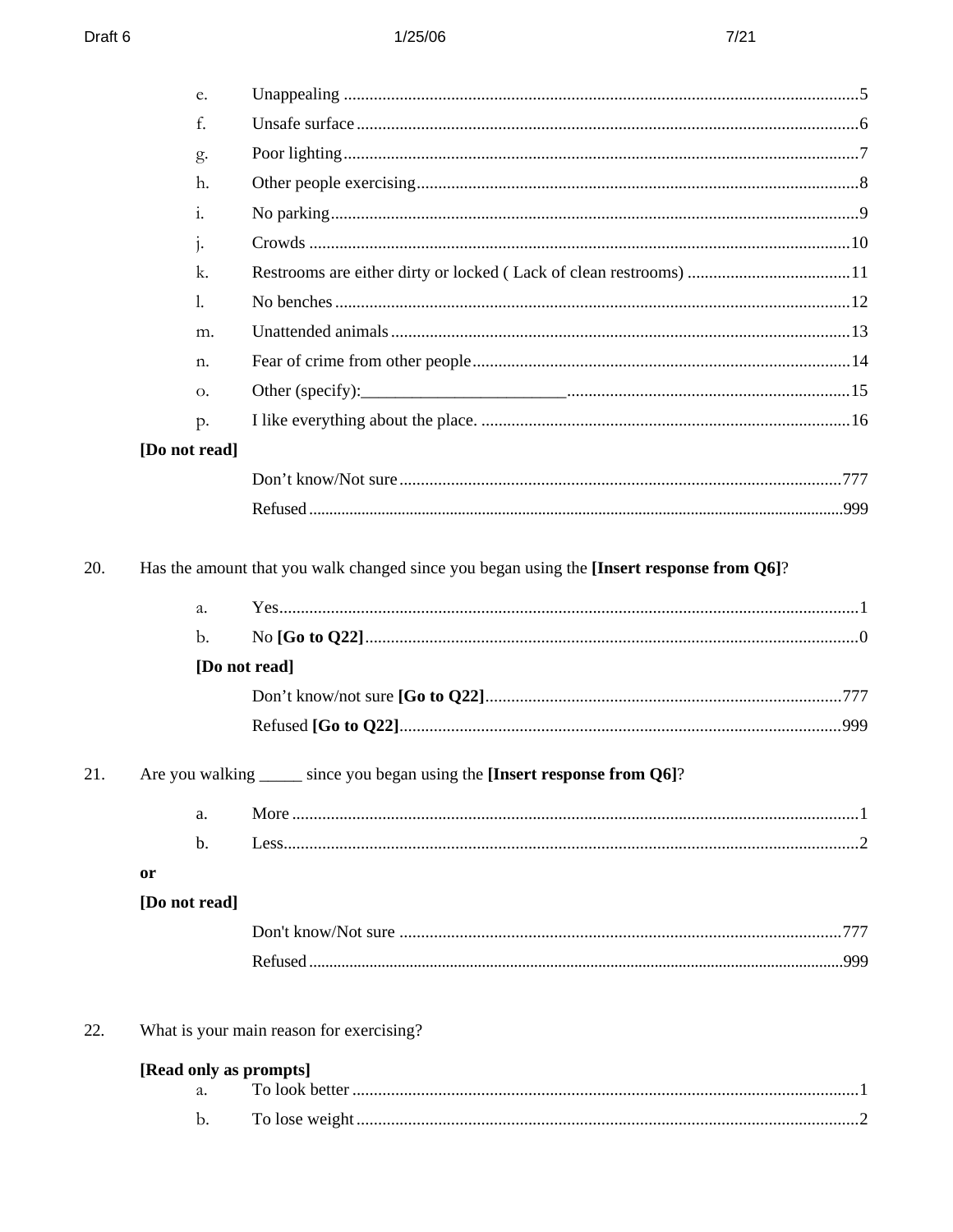#### $Draff 6$  8/21

| C.            |  |
|---------------|--|
| d.            |  |
| e.            |  |
| f.            |  |
| g.            |  |
| h.            |  |
| 1.            |  |
| 1.            |  |
|               |  |
| k.            |  |
|               |  |
| [Do not read] |  |
|               |  |
|               |  |

## **Section A-2. Barriers**

23. I am going to read you some things that interfere with or prevent you from exercising or being physically active. For each one, tell me how often it interferes or prevents you from exercising or being physically active.

# **[Please read]**

|                                            | Never | Rarely         | Some<br>times | Often          | Very<br>Often | Don't know<br>Not sure | Re-<br>fused |
|--------------------------------------------|-------|----------------|---------------|----------------|---------------|------------------------|--------------|
| Others discourage me.                      | 1     | 2              | 3             | 4              | 5             | 777                    | 999          |
| I am self-conscious about my looks.        | 1     | $\overline{2}$ | 3             | $\overline{4}$ | 5             | 777                    | 999          |
| I am afraid of injury.                     | 1     | 2              | 3             | 4              | 5             | 777                    | 999          |
| I don't have time.                         | 1     | $\overline{2}$ | 3             | $\overline{4}$ | 5             | 777                    | 999          |
| I am too tired.                            | 1     | $\overline{c}$ | 3             | 4              | 5             | 777                    | 999          |
| I don't have a safe place to exercise.     | 1     | $\overline{2}$ | 3             | $\overline{4}$ | 5             | 777                    | 999          |
| I have no child-care assistance.           | T     | $\overline{2}$ | 3             | 4              | 5             | 777                    | 999          |
| The weather is bad.                        |       | $\overline{2}$ | 3             | $\overline{4}$ | 5             | 777                    | 999          |
| I am not in good health.                   | 1     | $\overline{2}$ | 3             | 4              | 5             | 777                    | 999          |
| I don't have the energy to exercise.       | 1     | 2              | 3             | $\overline{4}$ | 5             | 777                    | 999          |
| I get plenty of exercise at my job.        | 1     | $\overline{2}$ | 3             | 4              | 5             | 777                    | 999          |
| I don't have the motivation to exercise. 1 |       | $\overline{2}$ | 3             | $\overline{4}$ | 5             | 777                    | 999          |
| I don't like to exercise.                  | 1     | 2              | 3             | 4              | 5             | 777                    | 999          |
| I have no one to exercise with             |       | 2              | 3             | 4              | 5             | 777                    | 999          |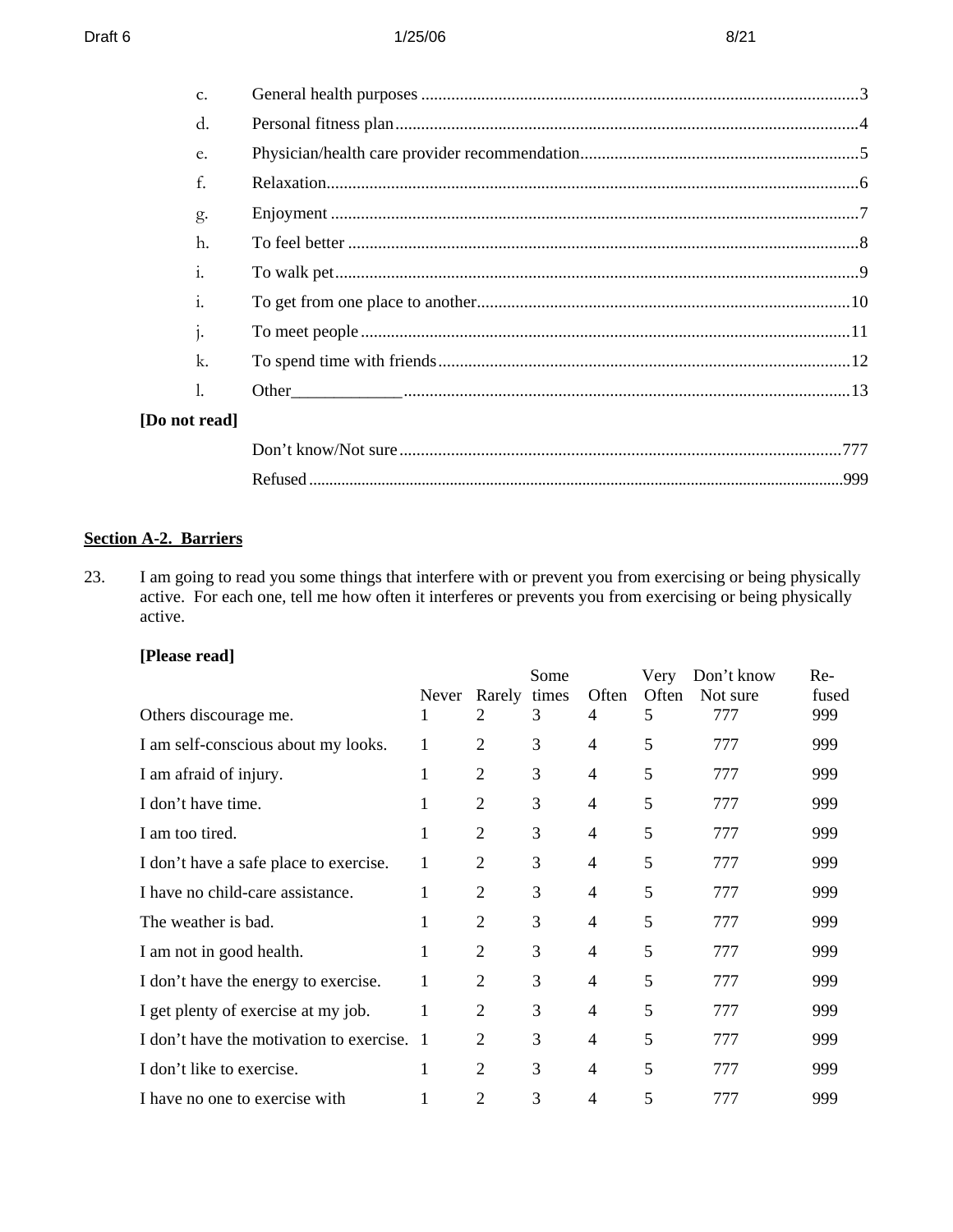#### **Draft 6 3/25/06 9/21**

24. Please indicate which of the following best applies to you and your neighborhood

|             |                                                                                                                                   | strongly<br>disagree | somewhat<br>disagree | somewhat<br>agree | strongly<br>agree |
|-------------|-----------------------------------------------------------------------------------------------------------------------------------|----------------------|----------------------|-------------------|-------------------|
|             | <b>Infrastructure for walking and cycling</b>                                                                                     |                      |                      |                   |                   |
| a.          | There are sidewalks on most of<br>the streets in my neighborhood.                                                                 | 1                    | $\overline{2}$       | 3                 | 4                 |
|             | b. The sidewalks in my neighborhood<br>are well maintained (consider<br>cracks and evenness)                                      | $\mathbf{1}$         | 2                    | 3                 |                   |
| $c_{\cdot}$ | There are bicycle or walking trails<br>in or near my neighborhood that<br>are easily accessible.                                  | 1                    | 2                    | 3                 | 4                 |
| d.          | The streets in my neighborhood are<br>hilly making my neighborhood<br>difficult to walk on.                                       | 1                    | $\overline{2}$       | 3                 | 4                 |
|             | <b>Neighborhood surroundings</b>                                                                                                  |                      |                      |                   |                   |
| e.          | There are many attractive natural<br>sites in my neighborhood (such as<br>landscaping, views)                                     | 1                    | $\overline{2}$       | 3                 | 4                 |
|             | Neighborhood safety                                                                                                               |                      |                      |                   |                   |
| f.          | There is so much traffic along the<br>street I live on that it makes it<br>difficult or unpleasant to walk in<br>my neighborhood. | 1                    | 2                    | 3                 | 4                 |
| g.          | Most drivers exceed the posted<br>speed limits while driving in my<br>neighborhood.                                               | 1                    | $\overline{2}$       | 3                 | 4                 |
| h.          | My neighborhood streets are well<br>lit at night                                                                                  | 1                    | $\overline{2}$       | 3                 | 4                 |
| i.          | The crime rate in my neighborhood<br>makes it unsafe to go on walks<br>during the day                                             | 1                    | 2                    | 3                 | 4                 |
| j.          | The crime rate in my neighborhood<br>makes it unsafe to go on walks<br>at night                                                   | 1                    | 2                    | 3                 | 4                 |
| k.          | When walking in my neighborhood<br>there are a lot of exhaust fumes (such<br>as from cars, buses or factories)                    | 1                    | $\overline{2}$       | 3                 | 4                 |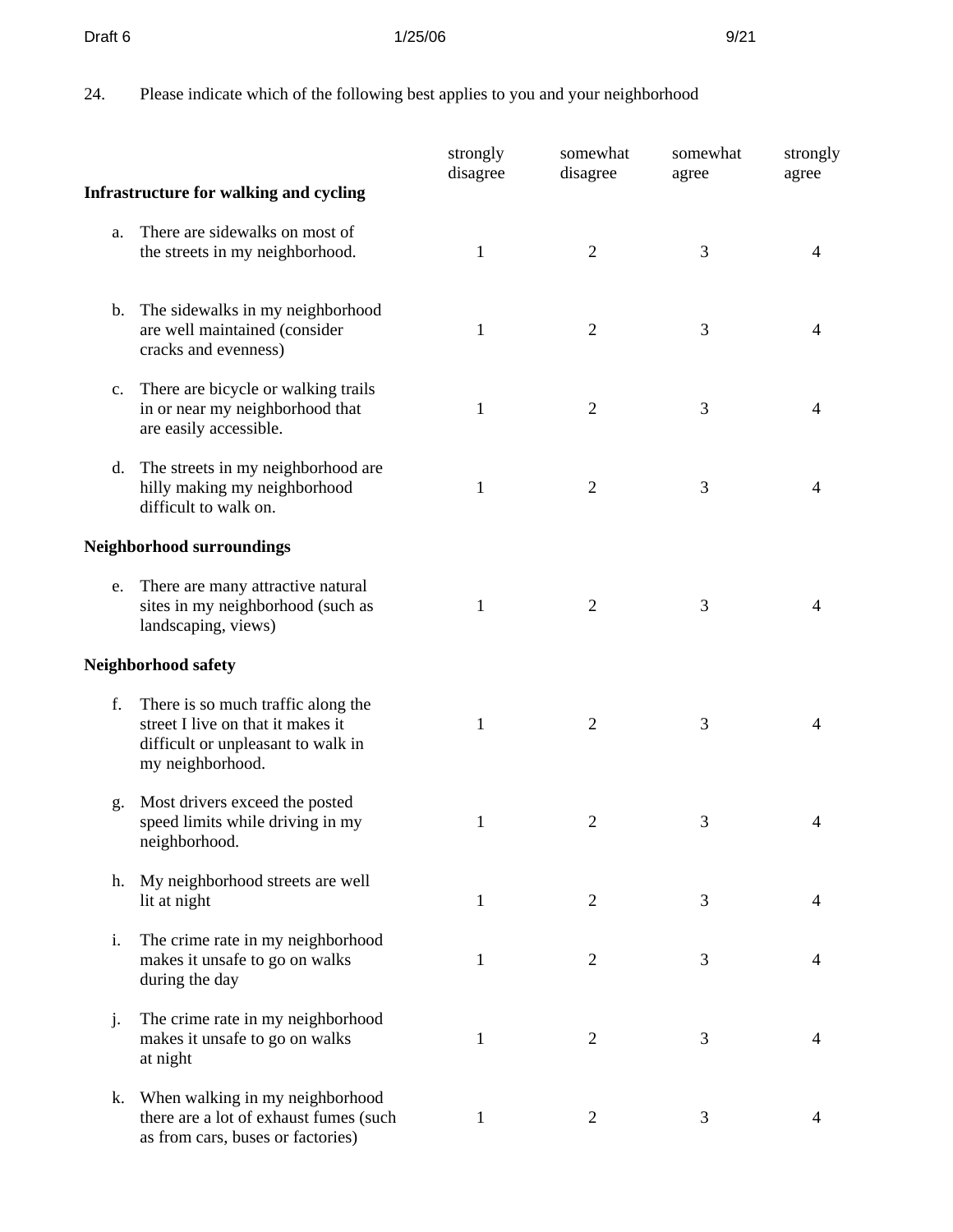| Draft <sub>6</sub> |                                                                | 1/25/06 |  | 10/21 |                |
|--------------------|----------------------------------------------------------------|---------|--|-------|----------------|
| I.                 | There are many unattended dogs<br>in my neighborhood           |         |  |       | $\overline{4}$ |
|                    | I see a lot of people walking and<br>biking in my neighborhood |         |  |       | $\overline{4}$ |

## **Section A-3. Social Assets**

## [NOTE: Ask Questions 25 -26 only if the respondent answered 2-8 to Question 3. Otherwise, go to Question 27.]

25. Do you usually walk:

|               | a. |  |
|---------------|----|--|
| or            |    |  |
|               | h  |  |
| [Do not read] |    |  |
|               |    |  |
|               |    |  |

26. With whom do you walk most of the time?

## [Read only as prompts]

| a.              |  |
|-----------------|--|
| $\mathbf b$ .   |  |
| $\mathcal{C}$ . |  |
| d.              |  |
| e.              |  |
| f.              |  |
| g.              |  |
| h.              |  |
| [Do not read]   |  |
|                 |  |
|                 |  |

How true are the following statements?

27. If you needed assistance getting a ride to either an exercise class or a place to exercise (for example: walking trail or shopping mall), people in your neighborhood would help. Would you say that this statement is:

## [Please read]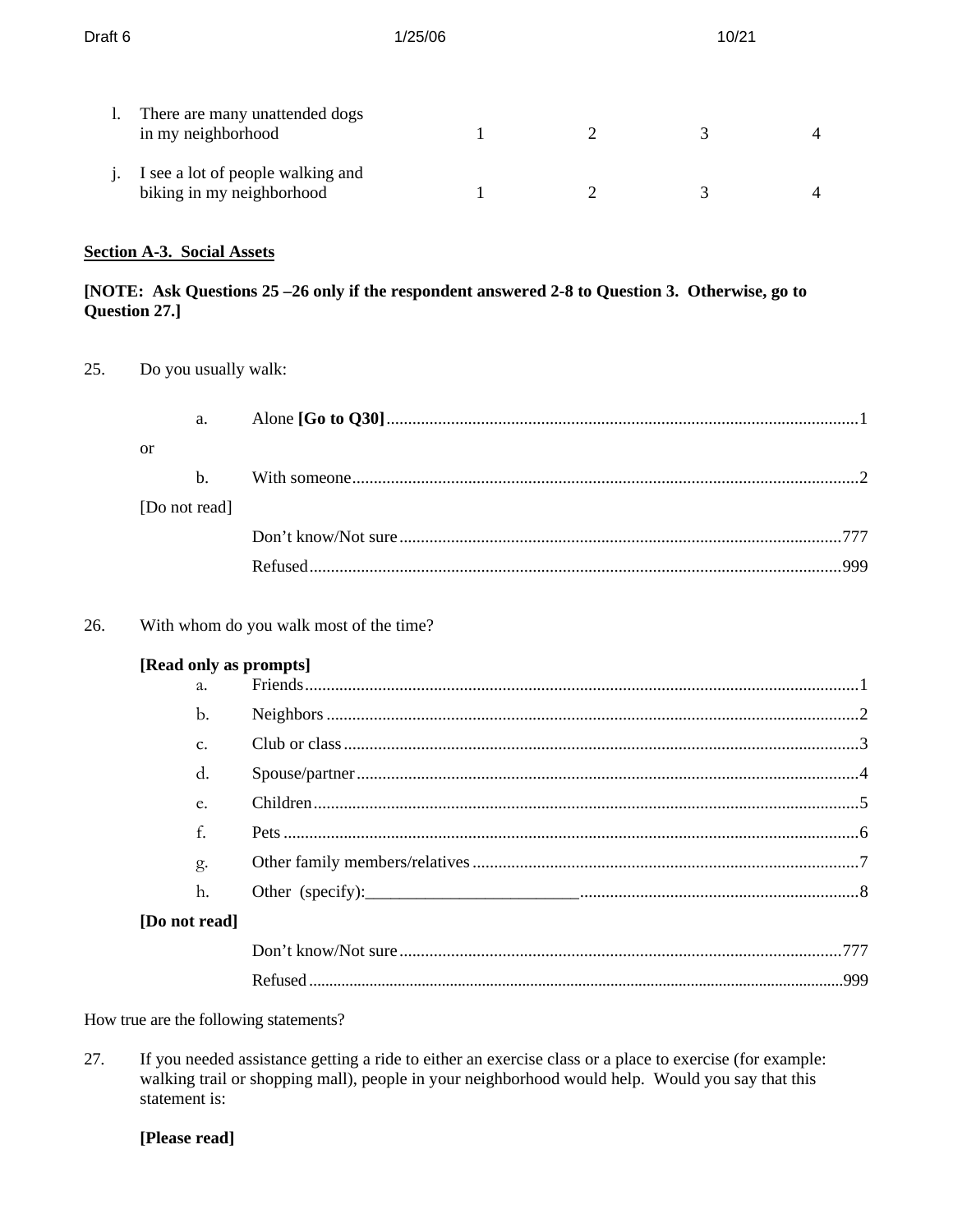|     | a.             |                                                                                                   |  |
|-----|----------------|---------------------------------------------------------------------------------------------------|--|
|     | b.             |                                                                                                   |  |
|     | $C_{\bullet}$  |                                                                                                   |  |
|     | or             |                                                                                                   |  |
|     | d.             |                                                                                                   |  |
|     | [Do not read]  |                                                                                                   |  |
|     |                |                                                                                                   |  |
|     |                |                                                                                                   |  |
| 28. |                | A lot of people in your neighborhood are physically active. Would you say that this statement is: |  |
|     | [Please read]  |                                                                                                   |  |
|     | a.             |                                                                                                   |  |
|     | $b$            |                                                                                                   |  |
|     | $C_{\bullet}$  |                                                                                                   |  |
|     | or             |                                                                                                   |  |
|     | d.             |                                                                                                   |  |
|     | [Do not read]  |                                                                                                   |  |
|     |                |                                                                                                   |  |
|     |                |                                                                                                   |  |
| 29. |                | Where do you get most of your information about exercise?                                         |  |
|     |                | [Read only as prompts.]                                                                           |  |
|     | a.             |                                                                                                   |  |
|     | b.             |                                                                                                   |  |
|     | C.             |                                                                                                   |  |
|     | d.             |                                                                                                   |  |
|     | e.             |                                                                                                   |  |
|     | f.             |                                                                                                   |  |
|     | g.             |                                                                                                   |  |
|     | h.             |                                                                                                   |  |
|     | $\mathbf{i}$ . |                                                                                                   |  |
|     | $\mathbf{i}$ . |                                                                                                   |  |
|     | k.             |                                                                                                   |  |
|     | $\mathbf{l}$ . |                                                                                                   |  |
|     | m.             |                                                                                                   |  |
|     | n.             |                                                                                                   |  |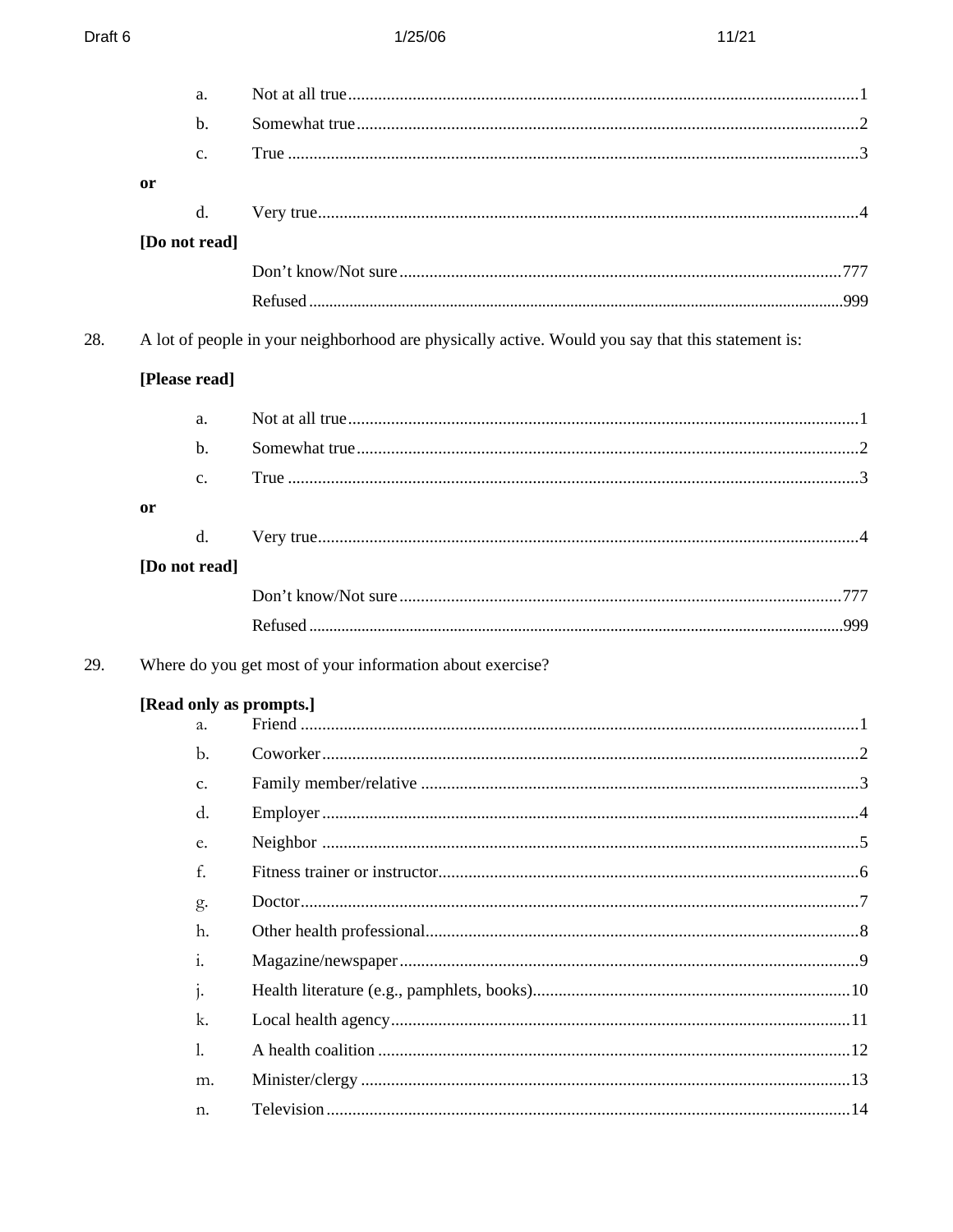|     | О.             |                                                                                                         |  |
|-----|----------------|---------------------------------------------------------------------------------------------------------|--|
|     | p.             |                                                                                                         |  |
|     | q.             |                                                                                                         |  |
|     | r.             |                                                                                                         |  |
|     | [Do not read]  |                                                                                                         |  |
|     |                |                                                                                                         |  |
|     |                |                                                                                                         |  |
|     |                |                                                                                                         |  |
|     |                | Please indicate the degree to which you agree with the following statements.                            |  |
| 30. | more. Do you:  | If you had someone like a friend or family member to exercise with, chances are that you would exercise |  |
|     | [Please read.] |                                                                                                         |  |
|     | a.             |                                                                                                         |  |
|     | b.             |                                                                                                         |  |
|     | c.             |                                                                                                         |  |
|     | <b>or</b>      |                                                                                                         |  |
|     | d.             |                                                                                                         |  |
|     | [Do not read.] |                                                                                                         |  |
|     |                |                                                                                                         |  |
|     |                |                                                                                                         |  |
| 31. |                | Your friends encourage you to exercise. Do you:                                                         |  |
|     | [Please read.] |                                                                                                         |  |
|     | a.             |                                                                                                         |  |
|     | b.             |                                                                                                         |  |
|     | c.             |                                                                                                         |  |
|     | <b>or</b>      |                                                                                                         |  |
|     | d.             |                                                                                                         |  |
|     | [Do not read.] |                                                                                                         |  |
|     |                |                                                                                                         |  |
|     |                |                                                                                                         |  |
| 32. |                | You have at least one friend who would commit to exercise with you. Do you:                             |  |
|     | [Please read.] |                                                                                                         |  |
|     | a.             |                                                                                                         |  |
|     | b.             |                                                                                                         |  |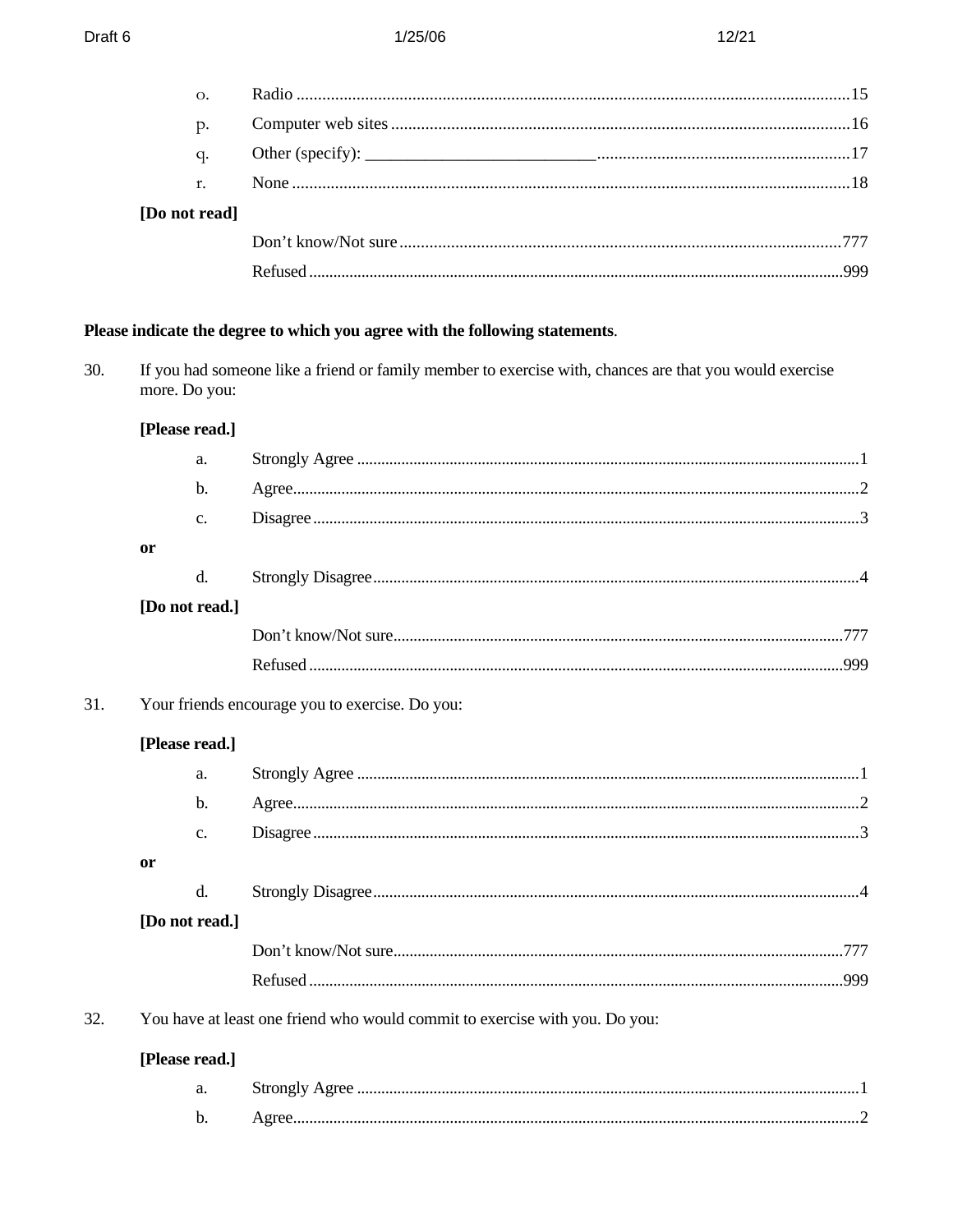## **Section A-4. Community Assets**

35. Please indicate if you agree with the following statements on a scale of strongly agree, agree, disagree, strongly disagree.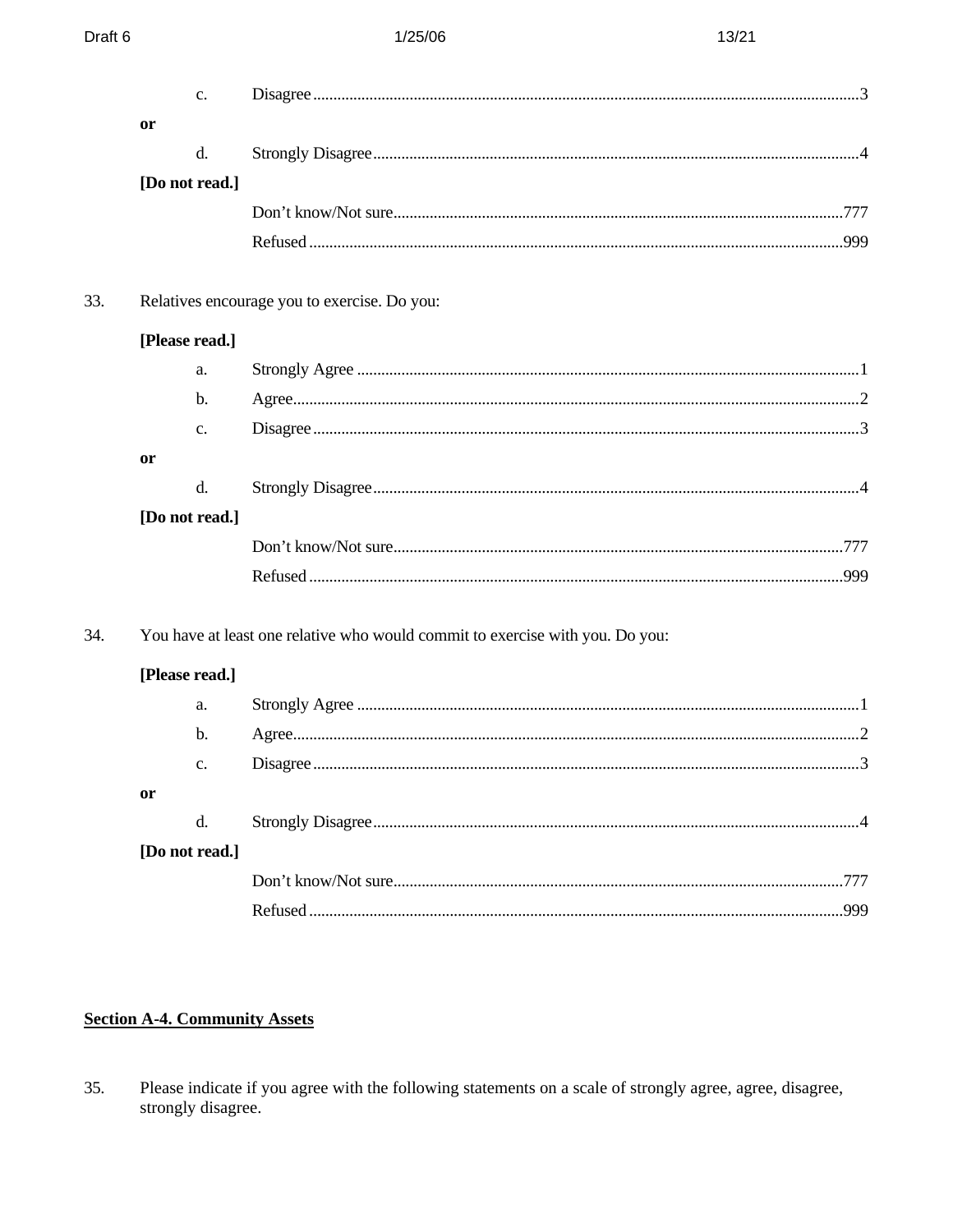|    |                                                                                                                                                                                                 | Strongly<br>Agree | Agree          | Disagree | Strongly<br>Disagree     | Don't<br>Know | Refused |
|----|-------------------------------------------------------------------------------------------------------------------------------------------------------------------------------------------------|-------------------|----------------|----------|--------------------------|---------------|---------|
| a. | Most people in your neighborhood would<br>try to take advantage of you if they got a                                                                                                            |                   | $\overline{2}$ | 3        | 4                        | 777           | 999     |
| b. | chance.<br>Most of the time people in your<br>neighborhood try to be helpful.                                                                                                                   | $\mathbf{1}$      | $\overline{2}$ | 3        | $\overline{4}$           | 777           | 999     |
| c. | People in your neighborhood are willing to<br>help their neighbors.                                                                                                                             | $\mathbf 1$       | $\overline{2}$ | 3        | $\overline{4}$           | 777           | 999     |
| d. | You live in a close-knit neighborhood.                                                                                                                                                          | 1                 | $\overline{c}$ | 3        | $\overline{\mathcal{A}}$ | 777           | 999     |
| e. | People in your neighborhood generally get<br>along with each other.                                                                                                                             | 1                 | $\overline{2}$ | 3        | 4                        | 777           | 999     |
| f. | In the past 12 months, your neighborhood<br>has done something to solve a problem or<br>to address an issue that was of concern to<br>people in the neighborhood.                               | 1                 | $\sqrt{2}$     | 3        | $\overline{4}$           | 777           | 999     |
| g. | Your neighbors can be counted on to help<br>in various ways if someone is destructive to<br>a nearby place where people exercise (for<br>example a park, walking trail or recreation<br>center) | 1                 | $\overline{2}$ | 3        | $\overline{4}$           | 777           | 999     |
| h. | Your neighbors can be counted on to help<br>in various ways if someone is disrespectful<br>to a person exercising in your<br>neighborhood.                                                      | 1                 | $\overline{2}$ | 3        | $\overline{4}$           | 777           | 999     |
| i. | Your neighbors can be counted on to help<br>in various ways if someone is physically<br>threatened or injured while exercising in<br>your neighborhood.                                         | 1                 | $\mathbf{2}$   | 3        | 4                        | 777           | 999     |
| j. | Your neighborhood is a good place for kids<br>to grow up and thrive.                                                                                                                            | 1                 | $\overline{2}$ | 3        | $\overline{4}$           | 777           | 999     |
| k. | Your neighborhood is a good place for you<br>to live.                                                                                                                                           | 1                 | $\overline{2}$ | 3        | $\overline{4}$           | 777           | 999     |
| 1. | It is very important to you to live in this<br>particular neighborhood.                                                                                                                         | 1                 | $\overline{2}$ | 3        | 4                        | 777           | 999     |
|    | m. You expect to live in this neighborhood for<br>a long time.                                                                                                                                  | $\mathbf{1}$      | $\overline{2}$ | 3        | $\Lambda$                | 777           | 999     |
| n. | You feel at home in this neighborhood.                                                                                                                                                          | 1                 | $\mathbf{2}$   | 3        | $\overline{4}$           | 777           | 999     |
| 0. | People in your neighborhood share the<br>same values.                                                                                                                                           | 1                 | $\overline{2}$ | 3        | $\overline{4}$           | 777           | 999     |
| p. | You and your neighbors want the same<br>things from this neighborhood.                                                                                                                          | 1                 | $\overline{2}$ | 3        | 4                        | 777           | 999     |
| q. | Most people in your neighborhood can be<br>trusted.                                                                                                                                             | 1                 | $\overline{c}$ | 3        | $\overline{4}$           | 777           | 999     |

36. Do you belong to any neighborhood or community organizations such as block clubs, parent teacher associations, etc?

| a.            | $\sim$ |
|---------------|--------|
| D.            |        |
| [Do not read] |        |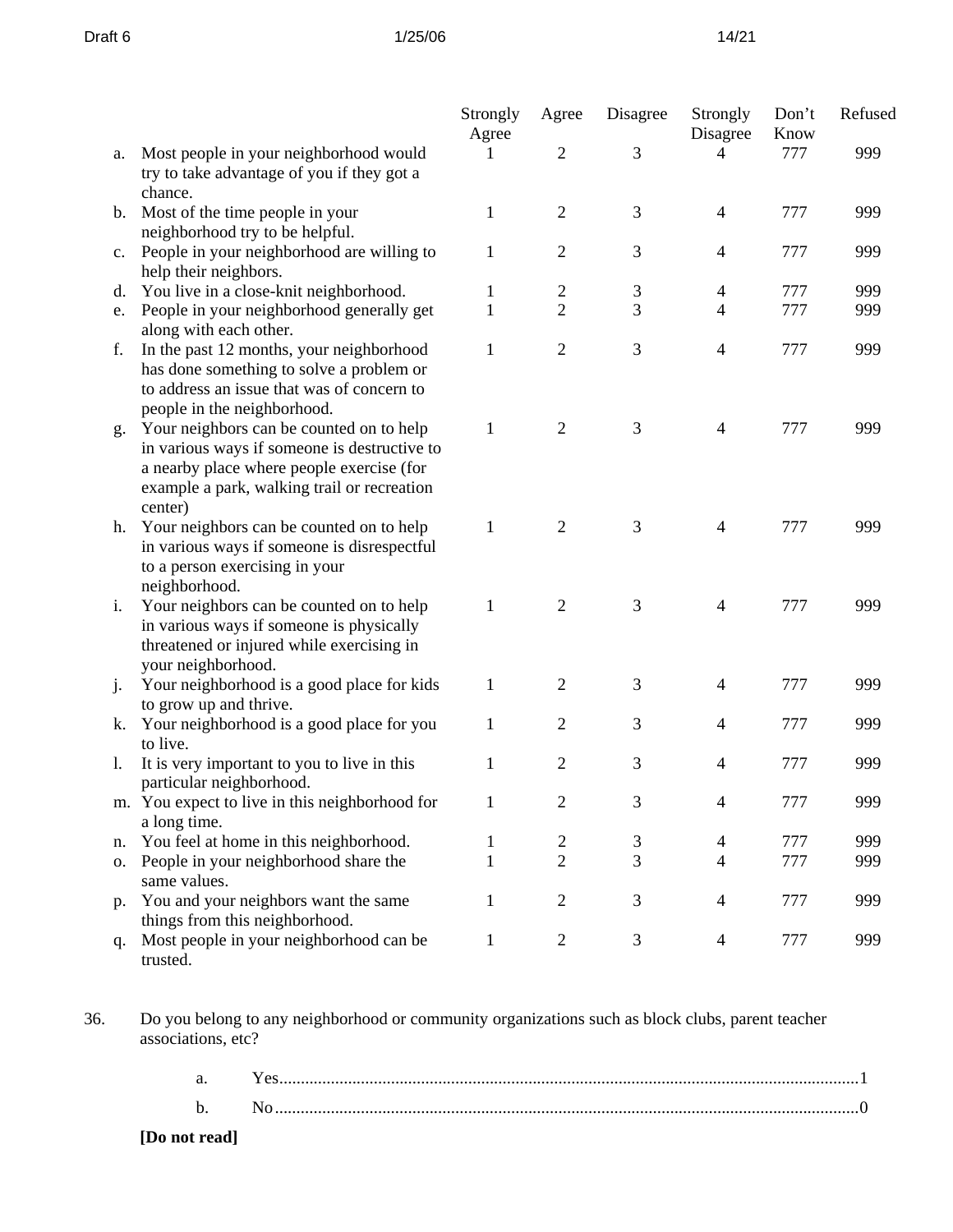| 37.    |                      | Do you get together with any social clubs or coalitions for activities such as music, playing cards, sports |  |
|--------|----------------------|-------------------------------------------------------------------------------------------------------------|--|
|        | or other hobbies?    |                                                                                                             |  |
|        | a.                   |                                                                                                             |  |
|        | $\mathbf b$ .        |                                                                                                             |  |
|        | [Do not read]        |                                                                                                             |  |
|        |                      |                                                                                                             |  |
|        |                      |                                                                                                             |  |
| 38.    |                      | Do you belong to any religious organizations?                                                               |  |
|        | a.                   | Yes. 1                                                                                                      |  |
|        | b.                   |                                                                                                             |  |
|        | [Do not read]        |                                                                                                             |  |
|        |                      |                                                                                                             |  |
|        |                      |                                                                                                             |  |
| to Q41 |                      |                                                                                                             |  |
| 39.    |                      | Do you spend time in these organizations talking about health related behaviors like smoking, eating        |  |
|        | healthy or exercise? |                                                                                                             |  |
|        | a.                   |                                                                                                             |  |
|        | b.                   |                                                                                                             |  |
|        | [Do not read]        |                                                                                                             |  |
|        |                      |                                                                                                             |  |
|        |                      |                                                                                                             |  |
| 40.    |                      | Have you made any changes in your health behaviors as a result of comments made or programs held            |  |
|        |                      | through these organizations?                                                                                |  |
|        | a.                   |                                                                                                             |  |
|        | $\mathbf b$ .        |                                                                                                             |  |
|        | [Do not read]        |                                                                                                             |  |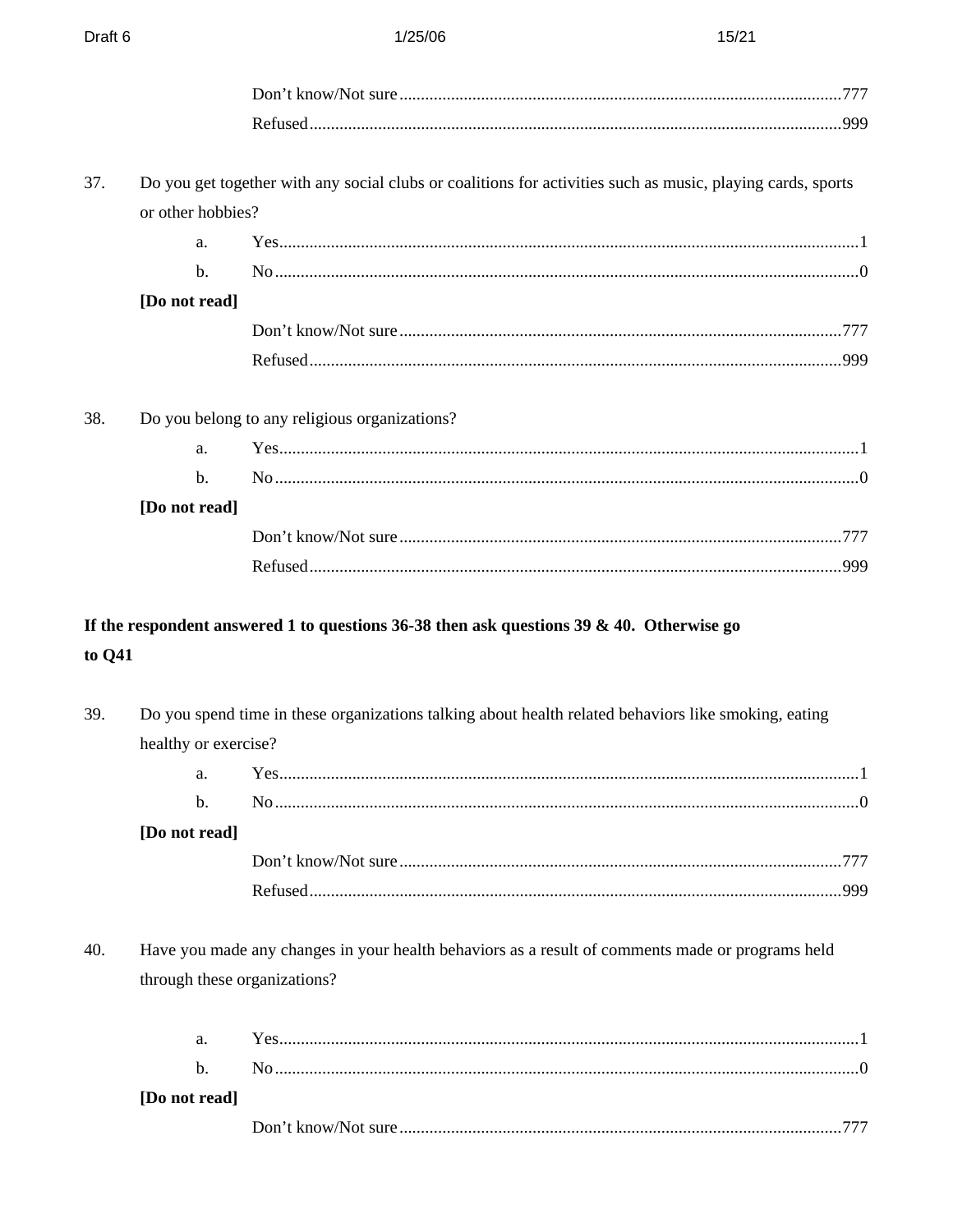| 41. |                                                                   | How safe from crime do you consider your neighborhood to be? Is it: |  |
|-----|-------------------------------------------------------------------|---------------------------------------------------------------------|--|
|     | [Please read]                                                     |                                                                     |  |
|     | a.                                                                |                                                                     |  |
|     | $b$ .                                                             |                                                                     |  |
|     | c.                                                                |                                                                     |  |
|     | <b>or</b>                                                         |                                                                     |  |
|     | d.                                                                |                                                                     |  |
|     | [Do not read]                                                     |                                                                     |  |
|     |                                                                   |                                                                     |  |
|     |                                                                   |                                                                     |  |
| 42. | <b>Section A-5. Policy Attitudes/Access</b><br>Are you currently: |                                                                     |  |
|     | [Please read.]                                                    |                                                                     |  |
|     | a.                                                                |                                                                     |  |
|     | $b$ .                                                             |                                                                     |  |
|     | c.                                                                |                                                                     |  |
|     | d.                                                                |                                                                     |  |
|     | e.                                                                |                                                                     |  |
|     | f.                                                                |                                                                     |  |
|     | g.                                                                |                                                                     |  |
|     | h.                                                                |                                                                     |  |

or

| [Do not read.] |  |
|----------------|--|

# 

## [If respondent answered 1, 2 or 3 to Question 42, go to Question 43. Otherwise, go to Question 46.]

43. Does your workplace provide support or incentives for you to exercise?

| [Do not read] |  |
|---------------|--|
|               |  |
| a.            |  |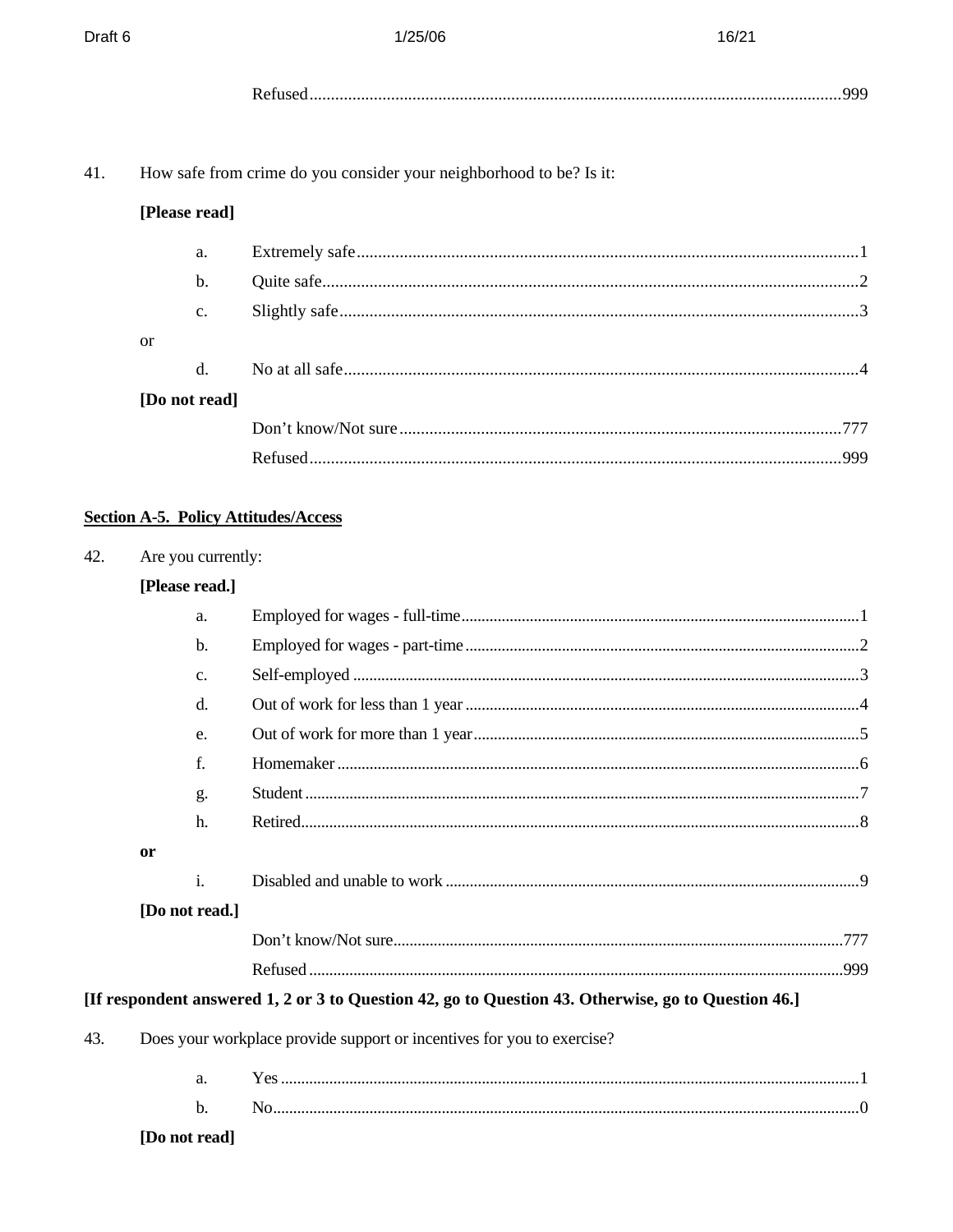|     |                                       | [If respondent answered 1 to Question 43, go to Question 44. Otherwise, go to Question 45.]                                                           |  |
|-----|---------------------------------------|-------------------------------------------------------------------------------------------------------------------------------------------------------|--|
| 44. |                                       | What types of support or incentives does your workplace provide?                                                                                      |  |
|     | a.                                    | [Read only as prompts. Check all that apply.]                                                                                                         |  |
|     |                                       |                                                                                                                                                       |  |
|     | C.                                    |                                                                                                                                                       |  |
|     | d.                                    |                                                                                                                                                       |  |
|     | e.                                    |                                                                                                                                                       |  |
|     | f.                                    |                                                                                                                                                       |  |
|     | g.                                    |                                                                                                                                                       |  |
|     | h.                                    |                                                                                                                                                       |  |
|     | $\mathbf{i}$ .                        |                                                                                                                                                       |  |
|     | 1.                                    |                                                                                                                                                       |  |
|     | k.                                    |                                                                                                                                                       |  |
| 45. |                                       | Does your workplace have safe stairways that employees can use?<br>[Read only as prompts]                                                             |  |
|     | a.                                    |                                                                                                                                                       |  |
|     | b.                                    |                                                                                                                                                       |  |
|     | c.                                    |                                                                                                                                                       |  |
|     | [Do not read]                         |                                                                                                                                                       |  |
|     |                                       |                                                                                                                                                       |  |
|     |                                       |                                                                                                                                                       |  |
|     | <b>Section B. Sedentary Behaviors</b> |                                                                                                                                                       |  |
| 46. |                                       | In a usual week, how many hours do you spend watching television, reading, or playing TV video games<br>or doing nothing while sitting or lying down? |  |
|     |                                       | [Round up fractions.]                                                                                                                                 |  |
|     | None                                  |                                                                                                                                                       |  |
|     | [Do not read]                         |                                                                                                                                                       |  |
|     |                                       |                                                                                                                                                       |  |
|     |                                       |                                                                                                                                                       |  |

47. In a usual week, how many hours do you spend using a computer while not at work or at school?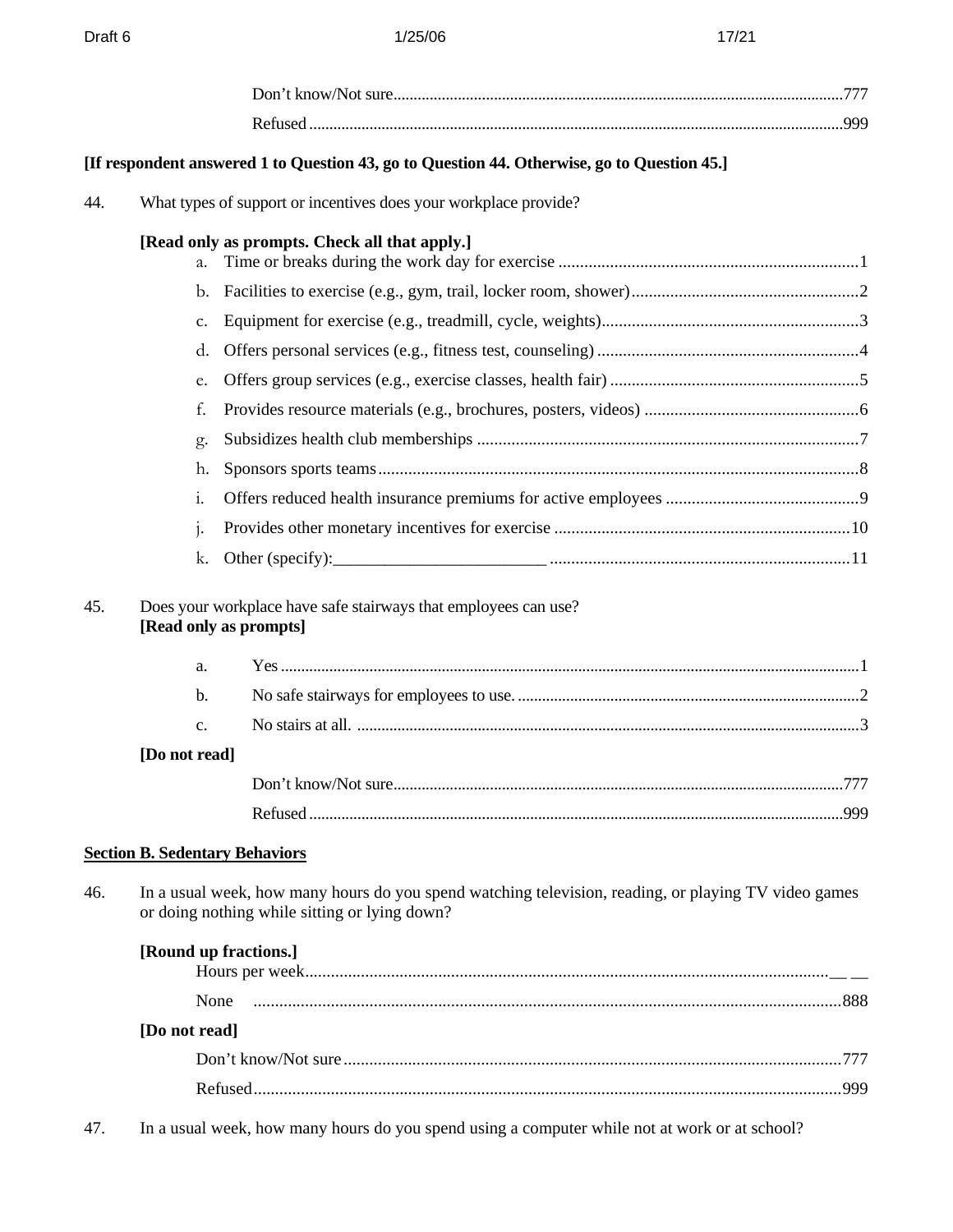|     | [Round up fractions.] |                                                                                                                                              |      |
|-----|-----------------------|----------------------------------------------------------------------------------------------------------------------------------------------|------|
|     | None                  |                                                                                                                                              |      |
|     | [Do not read]         |                                                                                                                                              |      |
|     |                       |                                                                                                                                              |      |
|     |                       |                                                                                                                                              |      |
| 48. |                       | On a usual weekday (Monday through Friday), how many minutes do you spend in a car traveling to<br>work, shopping, or running other errands? |      |
|     |                       |                                                                                                                                              |      |
|     | a. Driving to work    |                                                                                                                                              |      |
|     |                       |                                                                                                                                              |      |
|     | None                  |                                                                                                                                              |      |
|     | b. Driving to shop    |                                                                                                                                              |      |
|     |                       |                                                                                                                                              |      |
|     |                       |                                                                                                                                              |      |
|     | None                  | c. Driving to deliver or pick up children or run other errands                                                                               |      |
|     | [Do not read]         |                                                                                                                                              |      |
|     |                       |                                                                                                                                              |      |
|     |                       |                                                                                                                                              | .999 |
|     |                       | <b>Section C. Sociodemographic and Other Factors</b>                                                                                         |      |
| 49  | What is your age?     |                                                                                                                                              |      |
|     |                       |                                                                                                                                              |      |
|     | [Do not read]         |                                                                                                                                              |      |
|     |                       |                                                                                                                                              |      |
|     |                       |                                                                                                                                              |      |
| 50. | Are you:              |                                                                                                                                              |      |
|     | a.                    |                                                                                                                                              |      |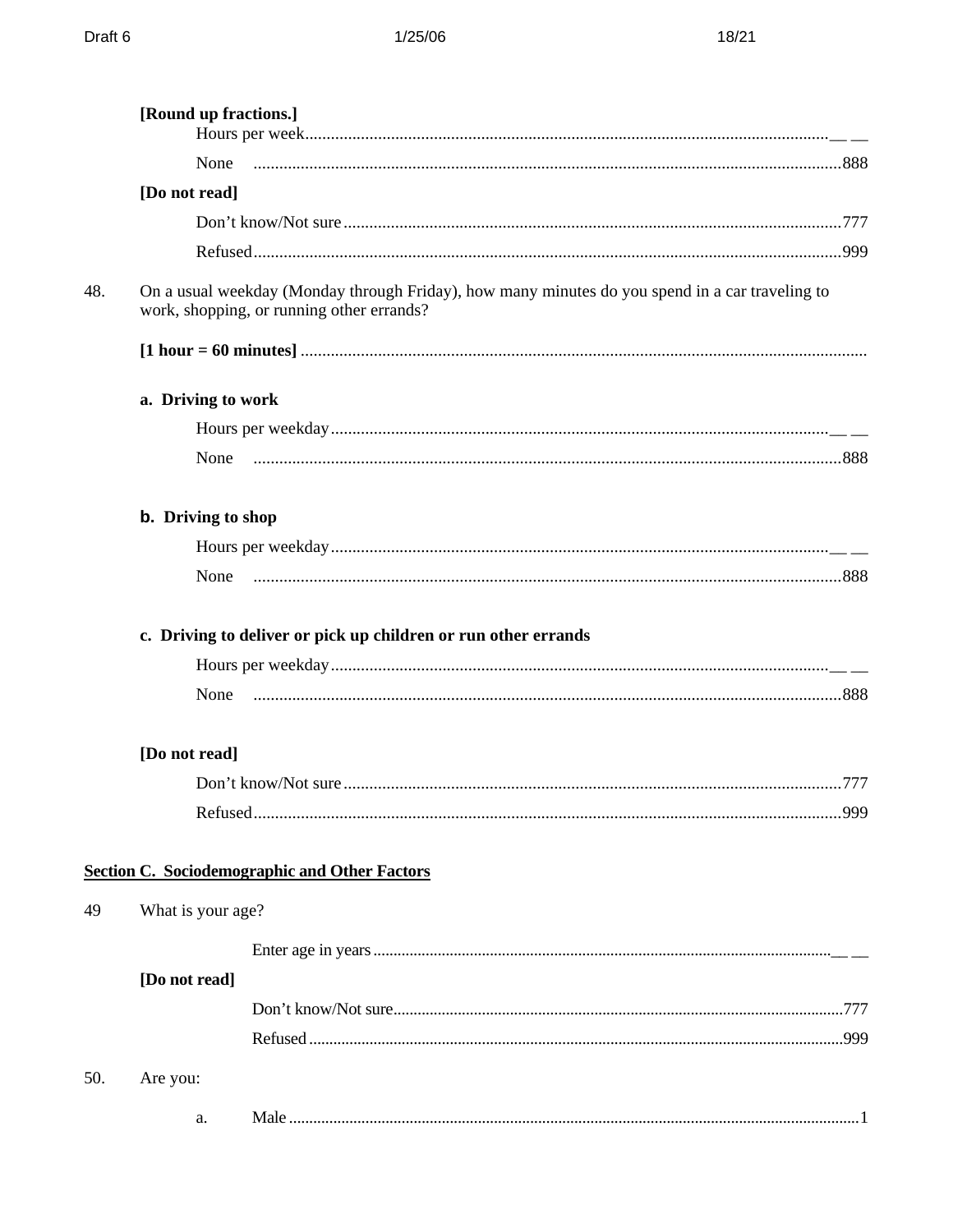|     | <b>or</b>              |                                                               |  |
|-----|------------------------|---------------------------------------------------------------|--|
|     | b.                     |                                                               |  |
| 51. | Are you:               |                                                               |  |
|     | [Please read.]         |                                                               |  |
|     | a.                     |                                                               |  |
|     | $\mathbf{b}$ .         |                                                               |  |
|     | $d$ .                  |                                                               |  |
|     | e.                     |                                                               |  |
|     | f.                     |                                                               |  |
|     | or                     |                                                               |  |
|     | g.                     |                                                               |  |
|     | [Do not read.]         |                                                               |  |
|     |                        |                                                               |  |
|     |                        |                                                               |  |
| 52. |                        | Do you have more than one telephone number in your household? |  |
|     | a.                     |                                                               |  |
|     | b.                     |                                                               |  |
|     | [Do not read]          |                                                               |  |
|     |                        |                                                               |  |
|     |                        |                                                               |  |
| 53. |                        | How many residential telephone numbers do you have?           |  |
|     |                        |                                                               |  |
|     | [Do not read]          |                                                               |  |
|     |                        |                                                               |  |
|     |                        |                                                               |  |
| 54. | What is your zip code? |                                                               |  |
|     |                        | __ __ __ __                                                   |  |
|     |                        |                                                               |  |
|     |                        |                                                               |  |
| 55. |                        | Is your annual household income from all sources:             |  |
|     | [Please read.]         |                                                               |  |
|     | a.                     |                                                               |  |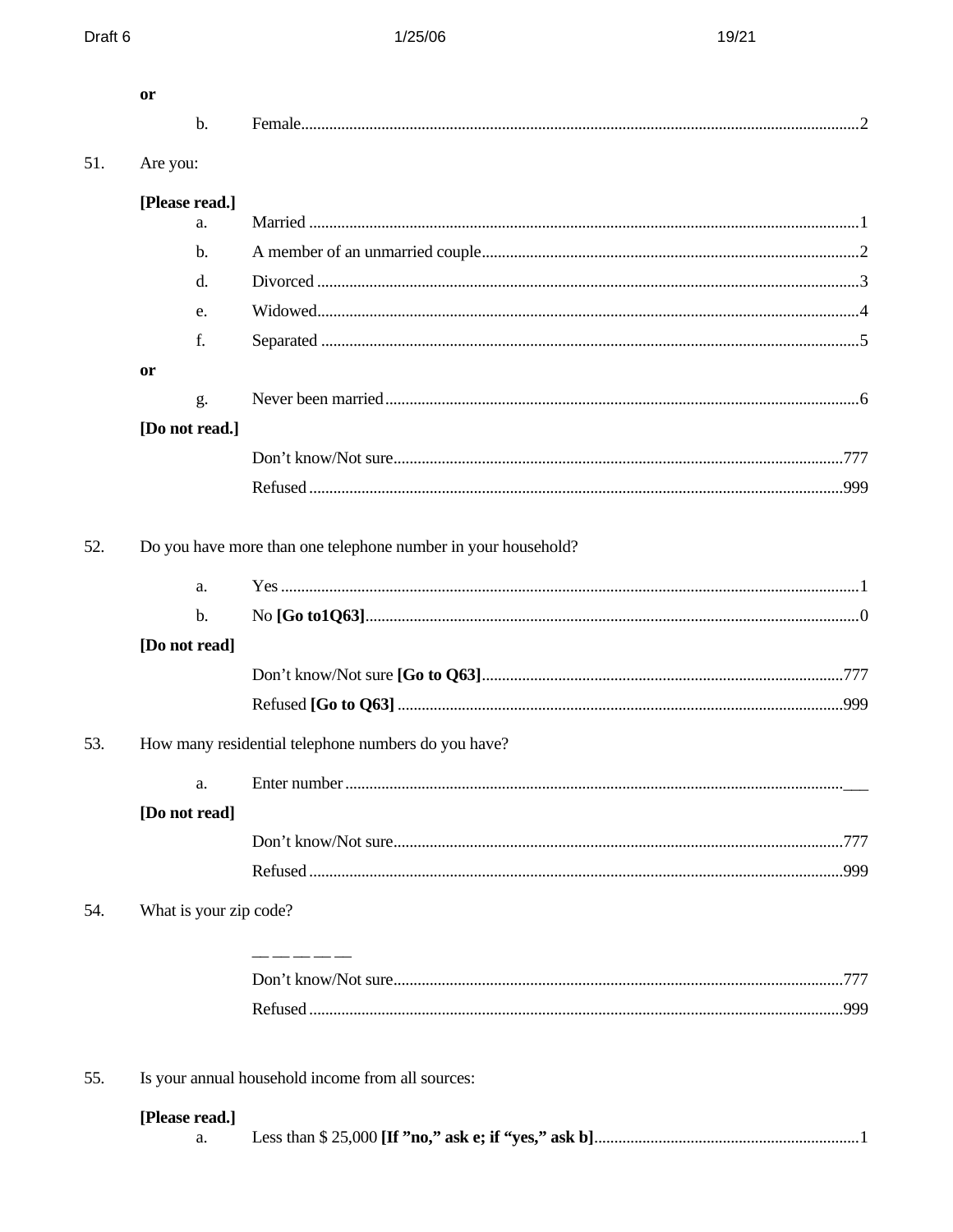|               | (\$20,000 to less than \$25,000)   |  |
|---------------|------------------------------------|--|
| b.            |                                    |  |
|               | $($15,000$ to less than \$20,000)  |  |
| $C_{\bullet}$ |                                    |  |
|               | $($10,000$ to less than \$15,000)  |  |
| d.            |                                    |  |
| e.            |                                    |  |
|               | (\$25,000 to less than \$35,000)   |  |
| f.            |                                    |  |
|               | (\$35,000 to less than \$50,000)   |  |
| g.            |                                    |  |
|               | $(\$50,000$ to less than \$75,000) |  |
| h.            |                                    |  |
|               |                                    |  |
|               | <b>or</b>                          |  |

# [Do not read.]

| Refused |  |
|---------|--|

#### 56. What is the highest grade or year of school you completed?

|  | [Read only as prompts.] |  |
|--|-------------------------|--|
|--|-------------------------|--|

| a.            |  |
|---------------|--|
| b.            |  |
| c.            |  |
| d.            |  |
| e.            |  |
| f.            |  |
| g.            |  |
| [Do not read] |  |
|               |  |
|               |  |

#### 57. What is your race? Would you say:

# [Please read.]